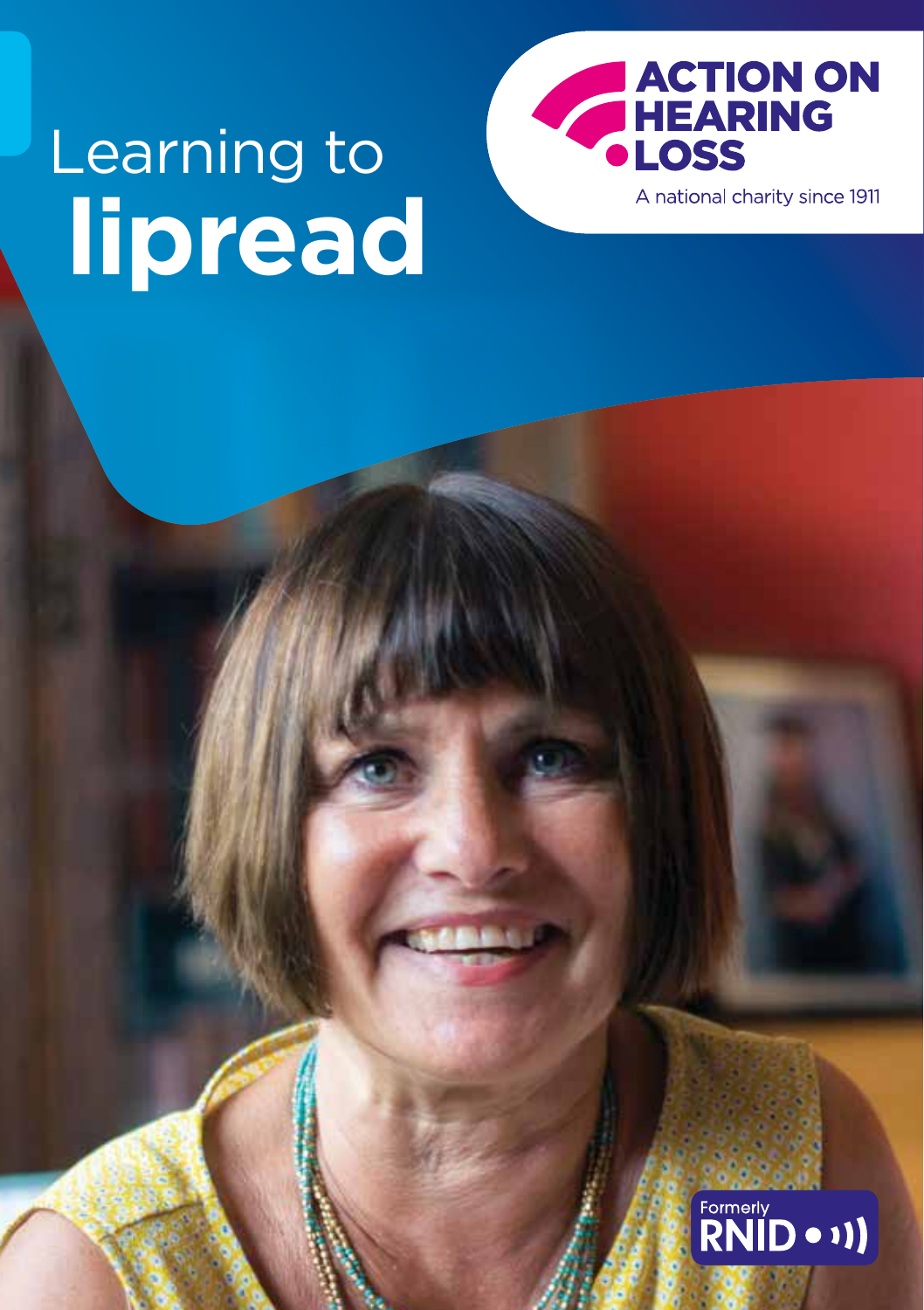"My lipreading class is fun and extremely well-planned. It has given me the confidence to manage day-to-day communication problems.

We learn about all aspects of lipreading, including vowel and consonant sounds and how they are formed through lip shapes. We also share our experiences and offer each other support. We're given information about organisations, such as Action on Hearing Loss, and equipment that can help. We're also given advice on how to minimise the impact of hearing loss in many everyday situations.

Attending the lipreading class has helped me face my situation more positively. It's both a form of therapy and a tool to improve communication. It demands commitment, but it's so rewarding."

Sylvia, Hertfordshire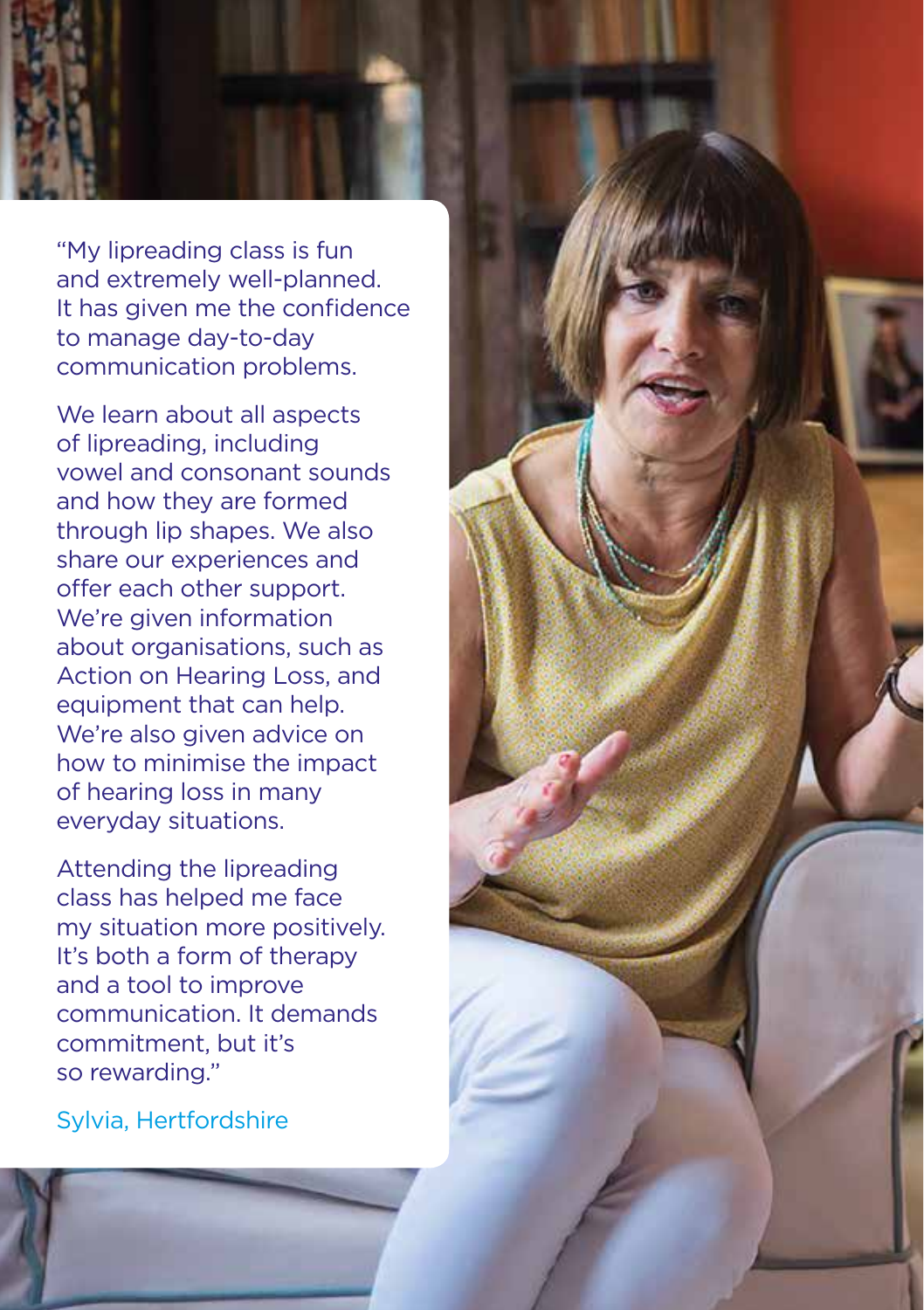You'll find this leaflet useful if you have hearing loss and want to know more about learning to lipread and how it can help. It explains what lipreading classes involve, how to find a class, and what can help you to practise your lipreading skills at home.

#### **Contents**

Please let our Information Line know if you'd like this leaflet in large print, braille or audio ([see back page](#page-7-0) for contact details).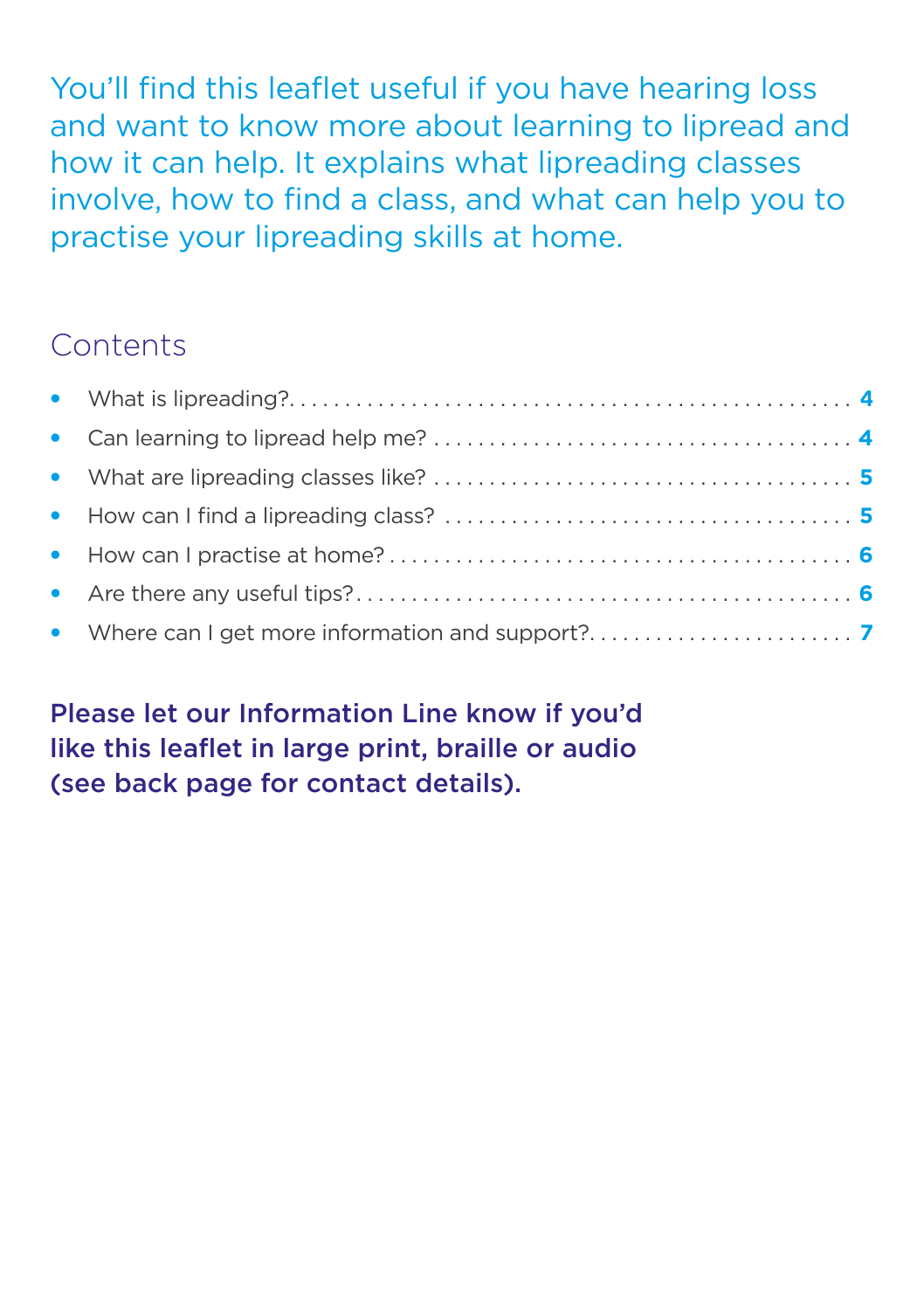## <span id="page-3-0"></span>What is lipreading?

Lipreading is a vital communication skill for many people with hearing loss. It's the ability to recognise the lip shapes, gestures and facial movements of a person when they are speaking, in order to gain a better understanding of what they are saying.

We all lipread and watch a person's facial expressions without realising it, especially in noisy situations. Becoming a good lipreader, however, requires skill and concentration, and a great deal of practice, as many words look similar on the lips. For example, it's easy to mistake 'biscuits' for 'big kiss'. A good lipreading teacher will help you to tell the differences between words.

## Can learning to lipread help me?

Yes! Even if you use hearing aids, there will still be times when you can't follow everything that's being said – that's when lipreading can really help. It'll benefit you whether you've had hearing loss for years or are newly diagnosed.

You can learn to 'see speech' by practising at home with a mirror or a friend. But you'll develop your lipreading skills more quickly, and learn a lot more about managing hearing loss, if you go to a lipreading class that's run by a qualified teacher of lipreading to adults. Our research has found that attending a lipreading class can give you greater:

- confidence to communicate with others
- control over your hearing loss, as you develop new communication skills
- independence, as you're less reliant on others to help you follow conversation.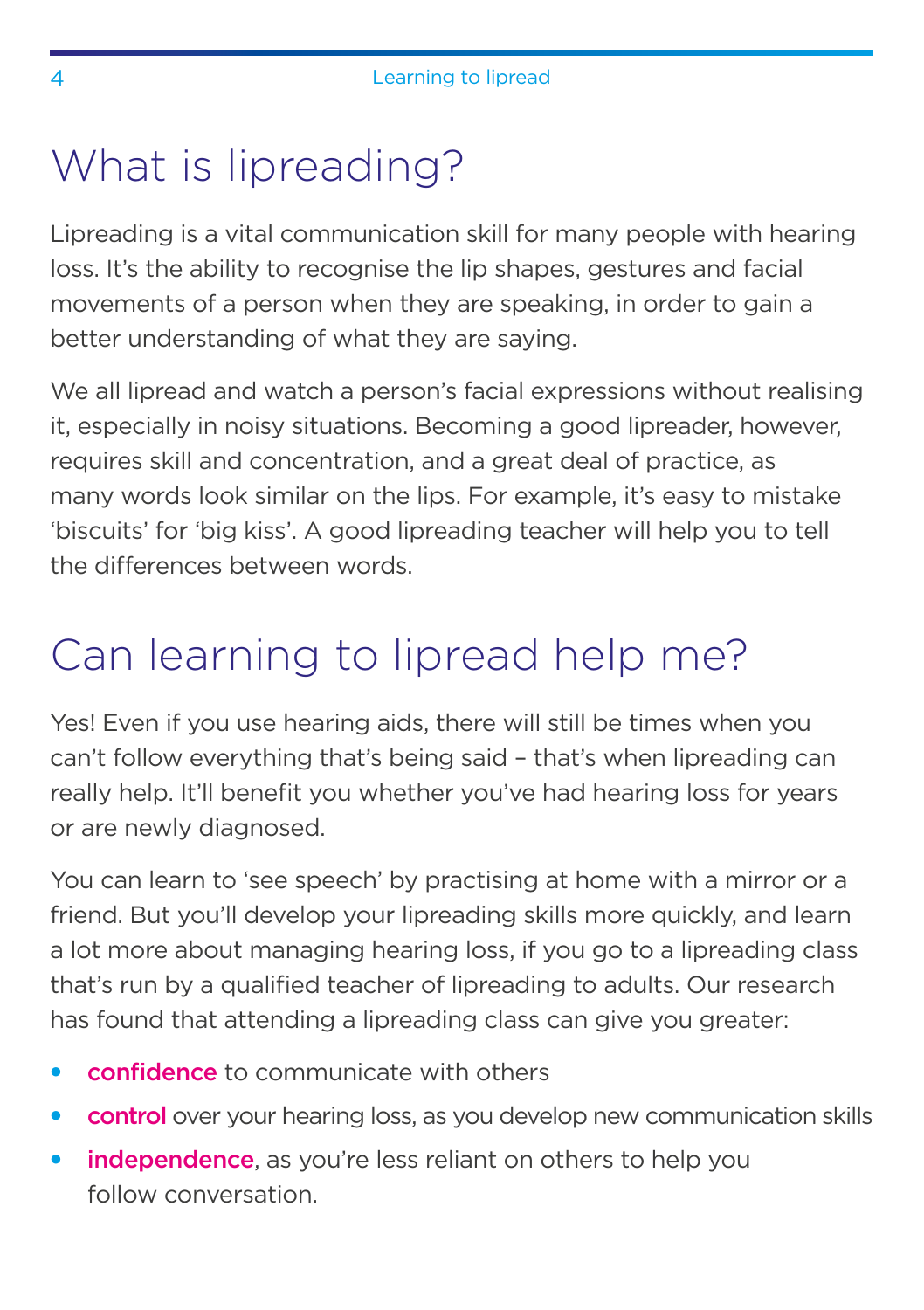## <span id="page-4-0"></span>What are lipreading classes like?

Lipreading classes are very informal and friendly – it's not like going back to school. You can go at your own pace and the teacher will encourage you to relax.

The teacher will demonstrate the different shapes that sounds make on the lips so you learn to identify them. They will also help you to get the gist of what is said, so you can join in the conversation.

Most classes will also cover other communication tactics that will both support lipreading and help you to manage your hearing loss effectively. For example, you'll be taught the best place to position yourself in a group so that you can lipread everyone, and how to be more assertive, so you feel comfortable asking people to repeat themselves or turn to face you. It's likely that the classes will also include group discussions, and look at equipment and organisations that can help with hearing loss.

## How can I find a lipreading class?

Visit the website of the Association of Teachers of Lipreading to Adults (ATLA) – **[atlalipreading.org.uk](http://atlalipreading.org.uk)** – to find your nearest lipreading class, or contact our Information Line [\(see back page](#page-7-0) for contact details).

#### Access to lipreading classes

If you don't have a lipreading class in your area, we've produced a campaign guide to help you try to change this. The guide also explains what steps you can take if your class is closing down or increasing its fees. Visit **[actiononhearingloss.org.uk/lipreadingcampaign](http://actiononhearingloss.org.uk/lipreadingcampaignguide)guide**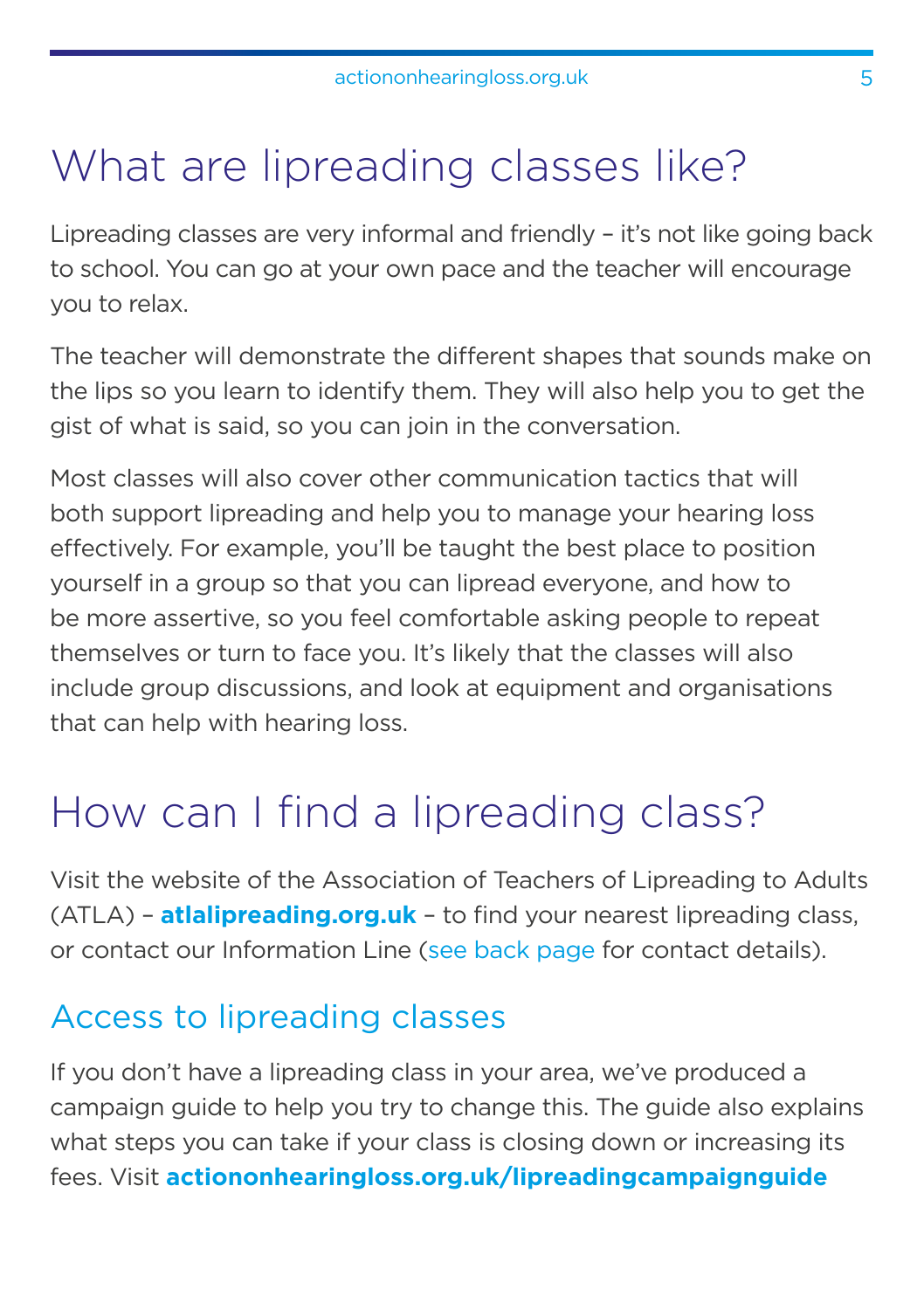## <span id="page-5-0"></span>How can I practise at home?

ATLA has produced a DVD, *Look Hear: Introduction to Lipreading*, which you can use at home for practice. To find out more, email **[shop@atlalipreading.org.uk](mailto:shop%40atlalipreading.org.uk%20?subject=)**

The website **[lipreadingpractice.co.uk](http://lipreadingpractice.co.uk)** is particularly useful if you are unable to join a lipreading class. It provides information about lipreading and video lessons to help you develop and practise your lipreading skills.

The website **[storiesforlipreading.org.uk](http://storiesforlipreading.org.uk)** provides videos of stories being read aloud – another fun way to practise your lipreading.

## Are there any useful tips?

The following tips can help – you'll do these things naturally once you get used to lipreading:

- Before you start a conversation, explain that you lipread.
- Ask the speaker to face the light, so you can see their lips clearly.
- Sit or stand at the same level as the speaker.
- Clarify the subject of the conversation first.
- If you don't catch what the speaker says, don't worry just ask them to repeat it or to say it again in a different way.
- **A** For more tips to make communicating easier, visit **[actiononhearingloss.org.uk/](http://actiononhearingloss.org.uk/how-we-help/information-and-resources/publications/deaf-awareness/communication-tips-for-people-with-hearing-loss/)communicationtips** or order a free **Communication tips** card from our Information Line [\(see last page](#page-7-0) for contact details).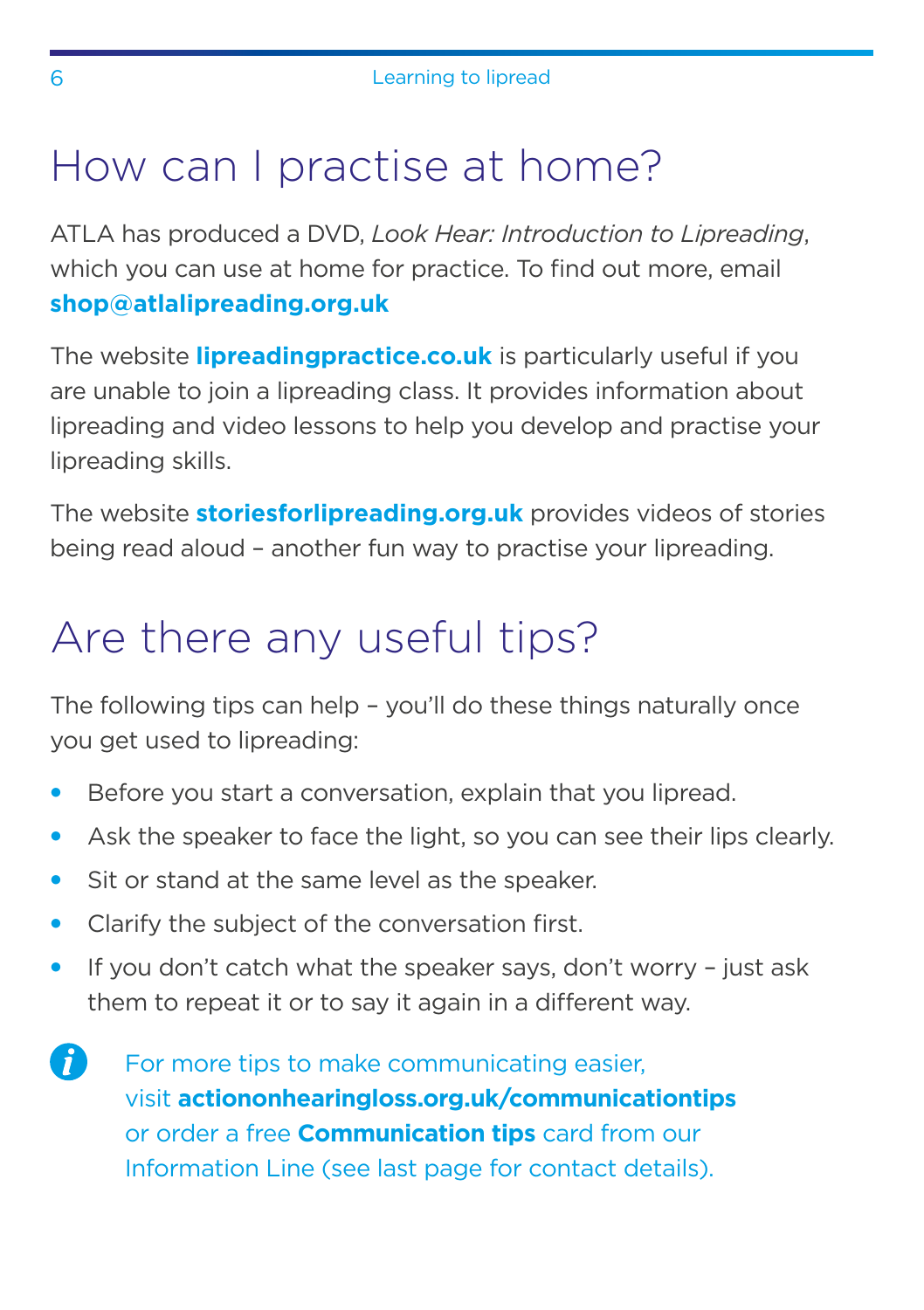### <span id="page-6-0"></span>Where can I get more information and support?

**Action on Hearing Loss** has a wide range of information on all aspects of deafness, tinnitus and hearing loss. We have the latest information on hearing aids and cochlear implants, assistive technology and products, communication support, rights and benefits.

You can also find out about services in your area, becoming a member and receiving our magazine, the latest research developments, and getting involved as a volunteer or supporter.

Visit our website – **[actiononhearingloss.org.uk](http://actiononhearingloss.org.uk)** – or contact our free, confidential Information Line: call **0808 808 0123**, send a text message to **0780 000 0360** or email **[information@hearingloss.org.uk](mailto:information%40hearingloss.org.uk?subject=)**

You can also find our full range of leaflets and factsheets at **[actiononhearingloss.org.uk/publications](http://actiononhearingloss.org.uk/publications)** 

#### Information you can trust

The Information Standard certifies us as producers of high-quality, evidence-based information. For a list of references for this leaflet, please email **[references@hearingloss.org.uk](mailto:references%40hearingloss.org.uk?subject=)**

#### **Did you find this information helpful?**

Please tell us what you think of this leaflet – did you find it useful? Could we improve it? Please share your feedback by emailing **[reviewpanel@hearingloss.org.uk](mailto:reviewpanel%40hearingloss.org.uk?subject=)** And if you'd like to join our Readers' Panel, to help us create and review information for our website and publications, please let us know.